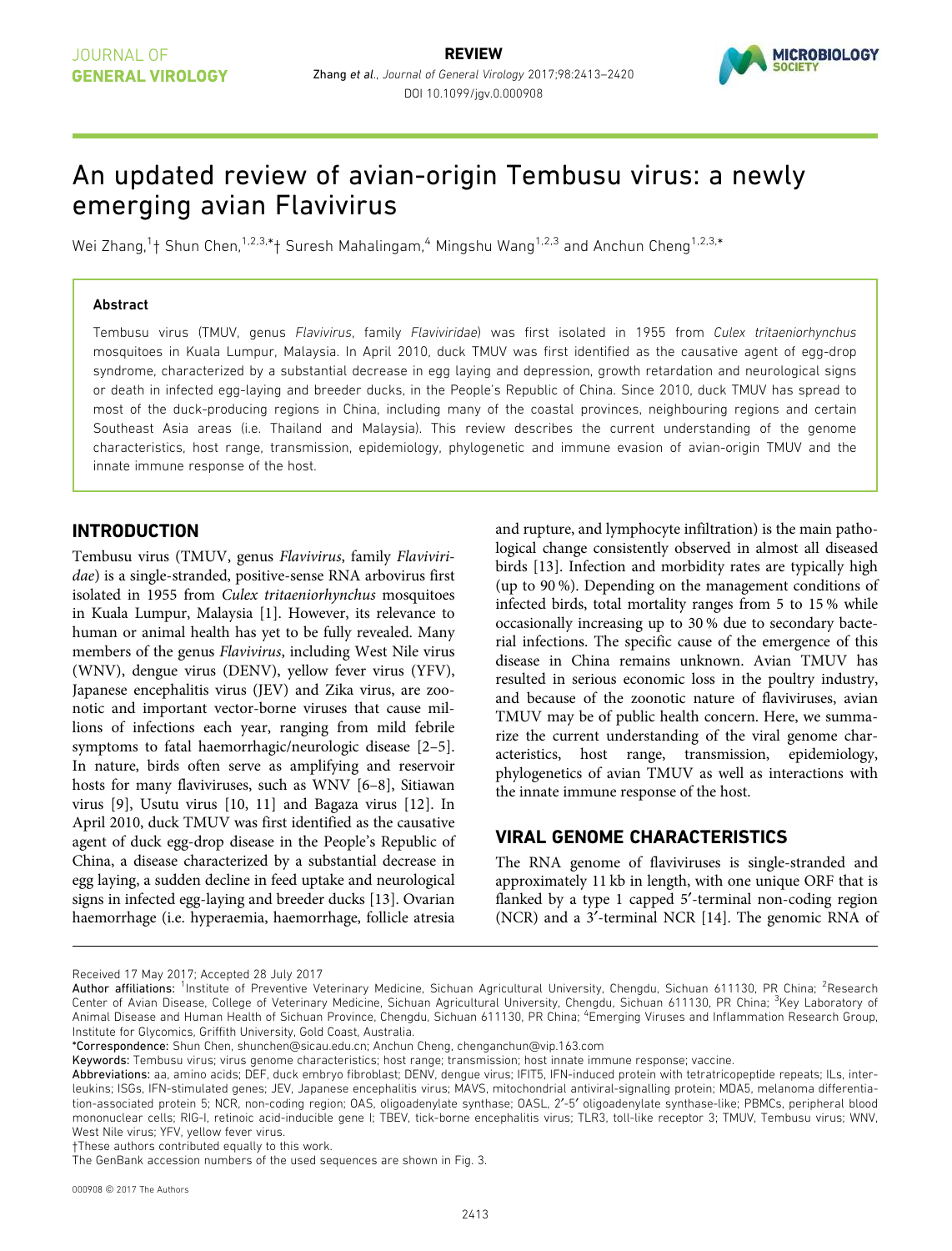flaviviruses is infectious and has a positive polarity with regard to the coding regions of all viral proteins [15]. NCRs of different lengths [a 5¢ NCR from 67 (DENV) to 132 (tickborne encephalitis virus, TBEV) bases and a 3¢ NCR from 114 (TBEV) to 585 (JEV) bases] flank the long ORF in different Flaviviridae species [16–21]. Through subsequent cleavage by viral and cellular proteases, the polyprotein is processed into three structural proteins from the 5' end of the genome [i.e. capsid (C), premembrane (PrM) or membrane  $(M)$  and envelope  $(E)$ ; seven non-structural  $(NS)$ proteins are encoded at the 3' end (i.e. NS1, NS2A, NS2B, NS3, NS4A, NS4B and NS5) [14]. The structural proteins form the viral particle and are involved in viral fusion with host cells (i.e. playing an important role in virus receptor binding, entry and fusion), whereas the NS proteins participate in viral RNA replication, virion assembly and evasion of innate immune responses [14].

Sixty-six full-length duck TMUV genomes are currently available in the NCBI sequence database, and 16 complete sequences of other avian-origin TMUVs have been released, including chicken-, goose- and pigeon-origin TMUV. The genome structure of TMUV is the same as that of mosquito-borne flaviviruses. As previously reported, the length of the TMUV complete sequence ranges from 10 990 to 10 992 nt; a single ORF of the same length is predicted to encode a putative polyprotein of 3425 amino acids (aa) [18, 19, 21, 22]. The putative polyprotein-encoding region of avian TMUV is flanked by a 94- or 95-nt 5' NCR at the 5' end and a 618- to 619-nt 3' NCR at the 3' end. Similar to other flaviviruses, the TMUV genome has a type 1 cap (m7GpppAmp) structure at the 5' end and no poly (A) tail at the 3' end. TMUV RNA encodes 10 proteins, including three structural proteins, i.e. the C protein, PrM protein and E glycoprotein, and seven NS proteins, i.e. NS1, NS2A, NS2B, NS3, NS4A, 2k-NS4B and NS5 (Fig. 1). All available avian-origin TMUVs share the same genome structure and ORF identity. The predicted molecular weights are as follows: C 13 kDa; PrM 18 kDa; E 55 kDa; NS1 39 kDa; NS2A 25 kDa; NS2B15 kDa; NS3 68 kDa; NS4A 14 kDa; 2K 23aa; NS4B 28 kDa; and NS5 100 kDa. The cleavage sites, potential glycosylation sites and unique motifs/modules of avian TMUV have been previously studied. In addition, duck TMUV shares many conserved motifs with other flaviviruses, including the catalytic triad motif, the substrate binding motif and the RNA helicase motif of the NS3 and NS5 proteins [18].

#### HOST RANGE

TMUV exhibits a wide range of natural host species, including mosquitos, chickens, ducks, geese, pigeons and sparrows [23, 24]. Egg-drop disease affects both meat-type and egglaying ducks and a variety of duck breeds, including Pekin ducks, Cherry Valley ducks, Shaoxing ducks, Jinyun ducks, Longyan ducks, Jinding ducks, khaki-Campbell ducks, Muscovy ducks and domesticated mallards [25]. In vitro laboratory studies have indicated that duck TMUV replicates well in a wide spectrum of mammalian cell lines (i.e. Vero, BHK21, HeLa, HepG2 and SH-SY5Y), cells of avian origin (i.e. DEF, GEF and DF-1) and mosquito cell lines (i.e. C6/36 and Aedes albopictus) [26–28]. In addition, an artificial infection study found that BALB/c mice and Kunming mice are susceptible to duck TMUV after intracerebral inoculation, but not subcutaneous (s.c.) orintranasal (i.n.) infection, with resulting clinical lesions that are typical of many other encephalitic flaviviruses and even death. The virus replicates robustly in the brain and spleen, though replication was found to be limited in many visceral organs in infected mice [29–31]. Furthermore, an investigation of duck industry workers reported detection of antibodies against duck TMUV in over 70 % of the serum samples tested, with approximately 50 % of oral swab samples being positive for TMUV RNA, indicating its potential transmission from ducks to human or from ducks to other non-avian hosts [25]. However, subsequent in vivo research showed that duck TMUV failed to cause viraemia or clinical symptoms in subcutaneously inoculated rhesus monkeys but the duck TMUV-specific humoral immune responses could be induced by limited infection [28]. Altogether, these data suggest that duck TMUV replicates well in many types of non-avian cells both in vivo and in vitro but that the risk of human disease caused by duck TMUV is not as high as that caused by other flaviviruses.

### TRANSMISSION, CARRIERS, VECTORS AND SPREAD

Most flaviviruses are transmitted by different haematophagous arthropod vectors, specifically mosquitoes and ticks. Therefore, flaviviruses are divided into the following three groups: mosquito borne, tick borne and non-vector borne [29]. The first report, which was published in 2010, indicated that duck TMUV causes a disease that was able to spread across northern China, even in autumn when there



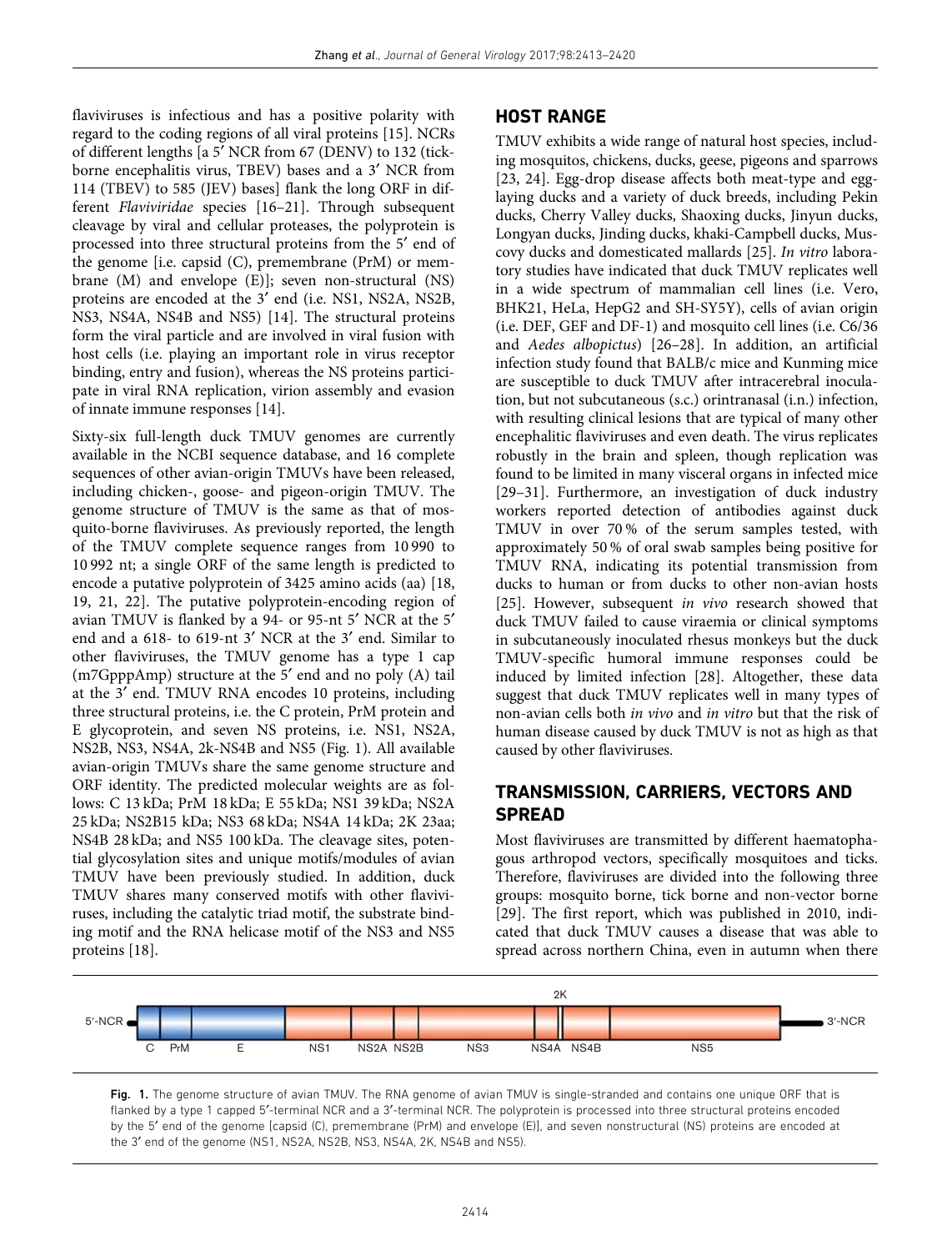is low or no mosquito activity [13]. In 2013, isolation of TMUV from Culex mosquitoes was first reported in the Shandong Province, China. The field strain of TMUV (TMUV-SDMS) was found to grow well in the mosquito C6/36 cell line, monkey Vero cells and duck embryo fibroblast (DEF) cells. According to phylogenetic analysis of the E and NS5 genes, TMUV-SDMS is closely related to duckorigin TMUV, which causes severe egg-drop disease [27]. Further in vivo experimental data have shown that TMUV RNA replicates well in Cx. tarsalis mosquitoes, peaking at approximately 4 days and remaining high until the end of the experiment 28 days after inoculation [26]. Both the Cx. vishnui and Cx. vishnui subgroups, but not the Cx. Fuscocephala subgroup, were able to transmit TMUV to naive chickens through feeding on TMUV-infected leghorn chicks, and this finding was confirmed by vector competence studies in the laboratory [32]. Although members of the Cx. vishnui subgroup prefer to feed on large animals, there is no evidence to date indicating that mosquitoes serve as a vector for transmitting duck TMUV from birds to large animals. Overall, mosquitoes may play an important role in the life cycle of TMUV, disease outbreak and virus transmission.

Additionally, one publication reported the identification of TMUV in the liver and from cloacal swab samples from healthy house sparrows, with TMUV being isolated from samples positive by reverse transcription (RT)-PCR [33]. The house sparrow (Passer domesticus), which has been implicated as an important amplifying host, plays a vital role in the transmission of numerous arboviruses [34]. In addition, bird-to-bird transmission of other flaviviruses has been previously reported [35]. Based on these data, house sparrows carrying and releasing TMUV may play an important role in transmitting the virus among birds via faecal-oral transmission, which might explain the rapid spread of the disease among the observed cases in Malaysia and the occurrence of TMUV infections in duck and goose flocks during winter months in China. However, the transmission route of duck TMUV remains unclear.

## EPIDEMIOLOGY AND PHYLOGENETICS

#### China

Duck egg-drop syndrome, which is caused by an unknown aetiology, was recognized in Southeast China in 2010, when TMUV was first confirmed in ducks exhibiting illness [36]. During the same year, the disease quickly spread to most of the duck-producing regions in China, including many of the coastal provinces and neighbouring regions, including Beijing Autonomous City, Hebei Province, Shandong Province, Jiangsu Province, Anhui Province, Zhejiang Province, Jiangxi Province and Fujian Province (Fig. 2a). An increasing number of cases were then reported in Southwest and South China, including the Guangdong Province and the Guangxi Zhuang Autonomous Region in 2012, Chongqing Autonomous City in 2013 and Shanghai Autonomous City in 2015 (Fig. 2a, b) [37–39]. The clinical signs of

TMUV-infected ducks included depression, growth retardation, loss of appetite and even paralysis or death. Egg production by affected egg-laying ducks was severely reduced (the decrease in egg laying ranged from 20 to 60 % and was occasionally as high as 90 %), and severe ovarian haemorrhage, ovaritis and regression were consistently observed at necropsy [25, 36]. In addition, molecular phylogenetic analysis grouped together all TMUVs isolated in China (Fig. 3).

### Thailand and Malaysia

The first TMUV identified in Cx. tritaeniorynchus was traced back to 1955 in Malaysia [1], and this isolate was closer to all Chinese TMUV strains than to other flaviviruses (Fig. 3). In the 1970s, TMUVs were also isolated from Cx. vishnui and Cx. vishnui mosquitoes in Malaysia [40]. However, mosquito-origin TMUV had not been documented as an agent of disease in humans and animals. Until 2012, several outbreaks of a neurological disease characterized by ataxia, lameness and progressive paralysis were reported in 4- to 7-week-old broiler duck flocks at several duck farms in Malaysia (Fig. 2a) [41]. After gross pathology and histology observations, virus isolation, reproduction of the disease in ducklings and genome sequencing were performed, the aetiological agent of the disease was confirmed as Malaysian duck Tembusu, and its genomic RNA sequence was found to be similar to that of a related duck TMUV identified in China (Fig. 3).

In early 1982, vector surveillance studies using Centers for Disease Control and Prevention light traps identified TMUV in pools of Cx. vishnui, Cx. tritaeniorynchus and Cx. gelidus in Northern Thailand [42]. In 1992, TMUV was isolated from Cx. tritaeniorynchus in Chiang Mai, Thailand [43], and in 2002, a study reported the detection of TMUV in Culex mosquitos and sentinel ducks in the same area of Thailand [32]. However, there was no report of any disease caused by TMUV in birds until 2013, a time when a severe contagious disease of egg-drop syndrome newly emerged in layer and broiler duck farms in Thailand (Fig. 2a) [44]. The disease rapidly spread and caused heavy economic losses for both traditional and agro-industrial duck businesses. Duck TMUV was ultimately identified as the causative agent of this emerging disease. Based on phylogenetic analysis, transmission of TMUV to South Asia is believed to have originated from mainland China (Fig. 3). Indeed, mosquito TMUV isolates grouped with duck serum TMUV isolates from China (Fig. 3) and a historical duck TMUV isolate from Thailand was identical to historical duck TMUV isolates from Malaysia and the newly isolated duck TMUV from China.

### THE INNATE IMMUNE RESPONSE TO AVIAN TMUV INFECTION

Host innate immune defence mechanisms against avian TMUV infection have been broadly investigated. Duck immune-related genes [i.e. retinoic acid-inducible gene I (RIG-I), melanoma differentiation-associated protein 5 (MDA5), toll-like receptor 3 (TLR3), IFNs, MHCs,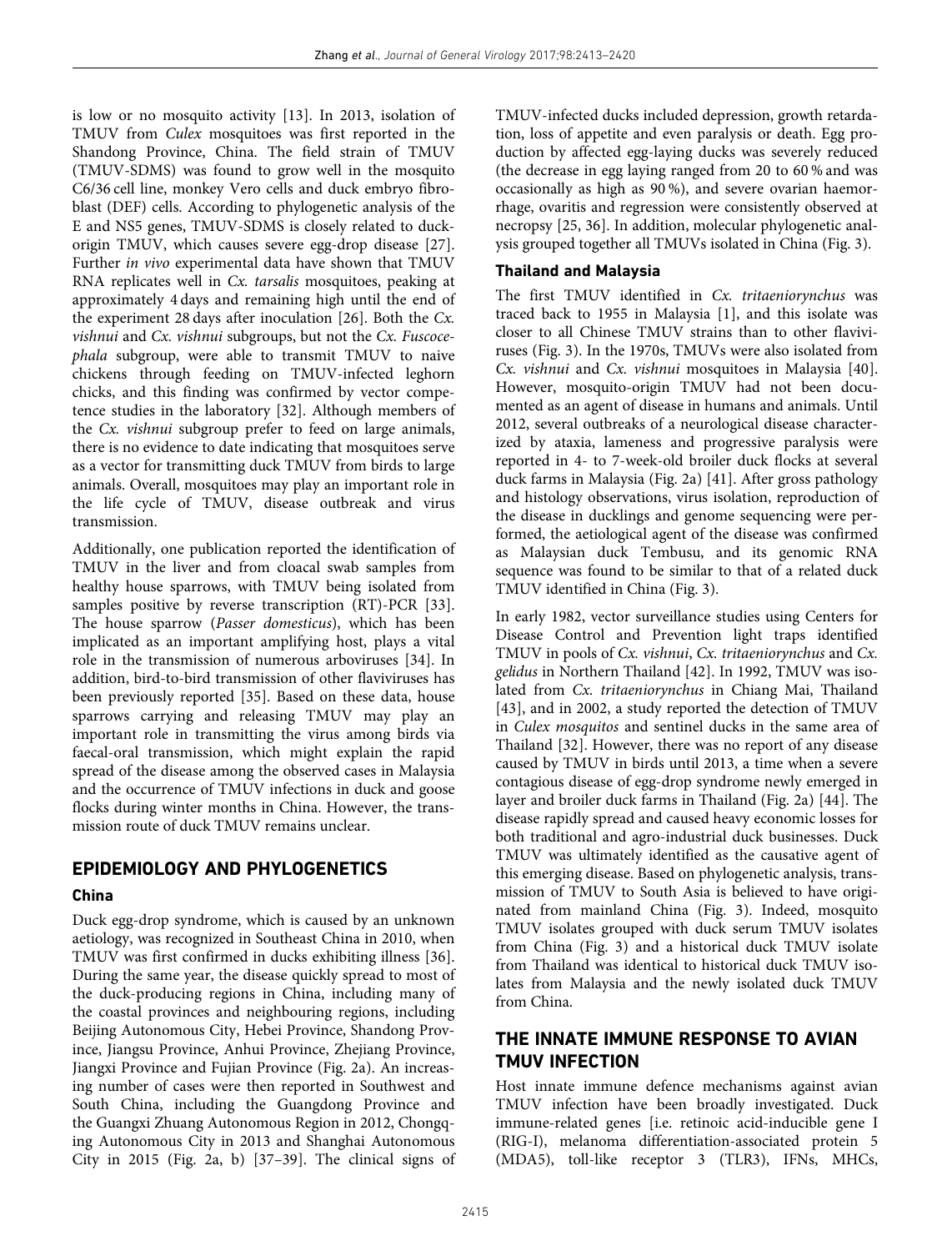

Fig. 2. Distribution of avian TMUV. (a) The area distribution of avian TMUV. The provinces, autonomous regions or municipalities affected are highlighted in gradual colour according to the number of isolated viral cases. The map is drawn based on reports of virus identification with sequence information (X) and records in the NCBI sequence database (Y). (b) The registration of avian TMUV in the GenBank database and the reporting of clinical cases in a time sequence since April 2010.

interleukins (ILs), C-X-C motif ligand 8 and IFN-stimulated genes (ISGs)] and viral distribution in TMUV-infected ducks have been systematically examined by quantitative real-time PCR, with the results indicating that the virus replicates rapidly in many tissues and that host immune responses are activated during the early infection phase [45, 46]. Our previous research indicated that relative transcriptional levels of IFNs and ILs are significantly upregulated in goose peripheral blood mononuclear cells (PBMCs) after stimulation with duck TMUV. More importantly, using TMUV-infected geese as a model, immunohistochemical analysis suggested that the antigen distribution of TMUV is coincident with the location of CD8+T cells, with an association with high production of IFN $\gamma$  and proinflammatory cytokines (IL1 $\beta$  and IL6) in virus-preferred tissues [47]. All of the above-mentioned results show that the host actively responds to the invading TMUV pathogen. However, the interaction between upregulated cytokines and TMUV remains unclear. Nonetheless, one study attempted to identify the TMUV-induced signalling pathways downstream of pattern recognition receptors. The mRNA levels of IFNs and ISGs were strongly induced by TMUV both in chicken embryo fibroblasts and inhuman 293T cells, mainly through MDA5 and TLR3-dependent pathways [48]. However, these experiments were performed in human 293T cells and not in avian cells. Although avian TMUV can proliferate in mammalian cells and is a potential health risk to humans, avian TMUV is only highly pathogenic to domestic poultry, particularly ducks and geese. Therefore, whether avian TMUV infection can trigger IFN-dependent host antiviral immune responses through MDA5 and TLR3-dependent signalling should be further confirmed in avian cells.

Using flow high-performance liquid chromatographyelectro spray tandem mass spectrometry, 131 differentially expressed proteins (53 upregulated and 78 downregulated) were found between TMUV-infected and mock-infected duck ovarian follicles. An abundance of several proteins involved in the immune response and antigen processing and presentation was observed; of these proteins, upregulation of IFN-induced protein with tetratricopeptide repeats (IFIT5) and  $2'-5'$  oligoadenylate synthase-like (OASL) levels by TMUV infection were validated by Western blot analysis [49]. IFIT5, which partially co-localizes to mitochondria and interacts with RIG-I and mitochondrial antiviral-signalling protein (MAVS), is an important enhancer of the innate antiviral immune response [50]. The oigoadenylate synthase (OAS) family belongs to a nucleotidyltransferase family, which is a family of IFN-induced cellular proteins [51]. OAS family proteins exhibit antiviral effects against various viruses (i.e. DENV, WNV, HCV and JEV)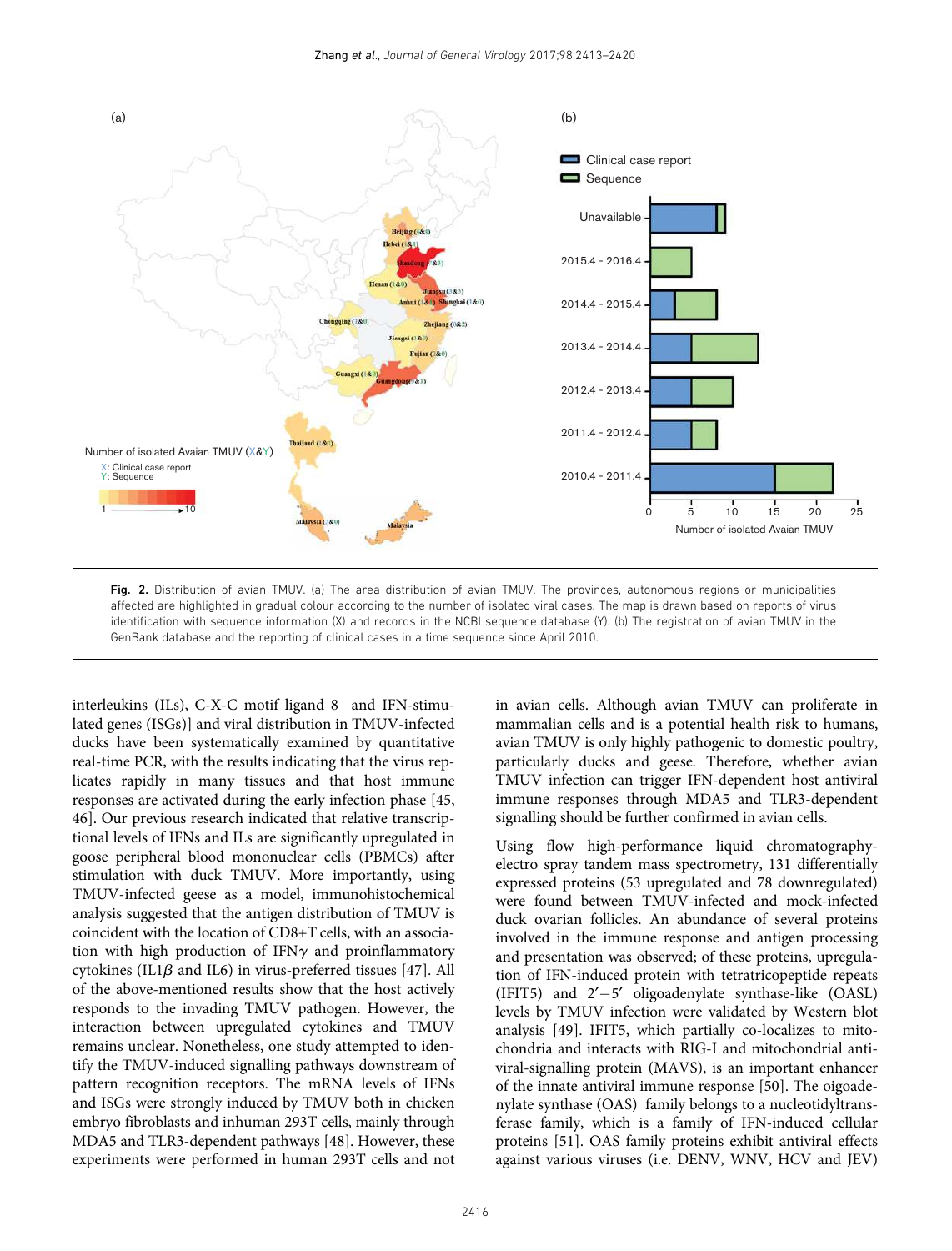



Fig. 3. Molecular phylogenetic analysis of avian TMUV. A phylogenetic tree was constructed using MEGA6 software with the neighbour joining (NJ) method and 1000 bootstraps. The aa sequences of selected avian TMUV, TMUV and certain flaviviruses were chosen. The reference sequences of the viruses were obtained from the GenBank database.

through RNase L-dependent and RIG-dependent (RNase Lindependent) signalling pathways [52, 53]. A member of the OAS superfamily, only the OASL protein, but not the OAS protein, has been identified in birds [54–56]. Our previous study demonstrated that stimulation of goose PBMCs with duck TMUV significantly increased goOASL transcription levels in vitro [56]. The mammalian OAS protein exhibits good antiviral activity against flavivirus infection [57], and hOAS1, OAS3 and OASL can block replication of type 2 DENV via the OAS/RNase L pathway in human cells [58]. In addition, mouse OAS1b and chicken OAS\*A show antiviral activity against WNV in mouse cells [59, 60]. An N-terminal portion of HCV NS5A (aa 1–148) physically interacts with human OAS1 and mouse OAS1 and inhibits the antiviral activity of IFN in an IFN sensitivity determining region (ISDR)-independent manner [61]. However, it remains unknown whether bird OASL can inhibit replication of avian TMUV, and a demonstrated interaction between bird OASL and duck TMUV NS proteins requires further investigation. Altogether, IFN-induced proteins (such as IFIT5 and OASL) play an important role in the bird anti-TMUV response; however, the antiviral mechanisms need additional study.

### INNATE IMMUNE ESCAPE BY DUCK TMUV

Wang et al. indicated that the production of duck TMUV is not affected by chicken IFN $\alpha$  in DF-1 cells, though the antiviral effect of IFN- $\alpha$  A/D on virus replication in mammalian cells (BHK-21 cells) has been confirmed [28]. Many studies report that flaviviruses have evolved a variety of strategies to evade innate and adaptive immunity. Different NS proteins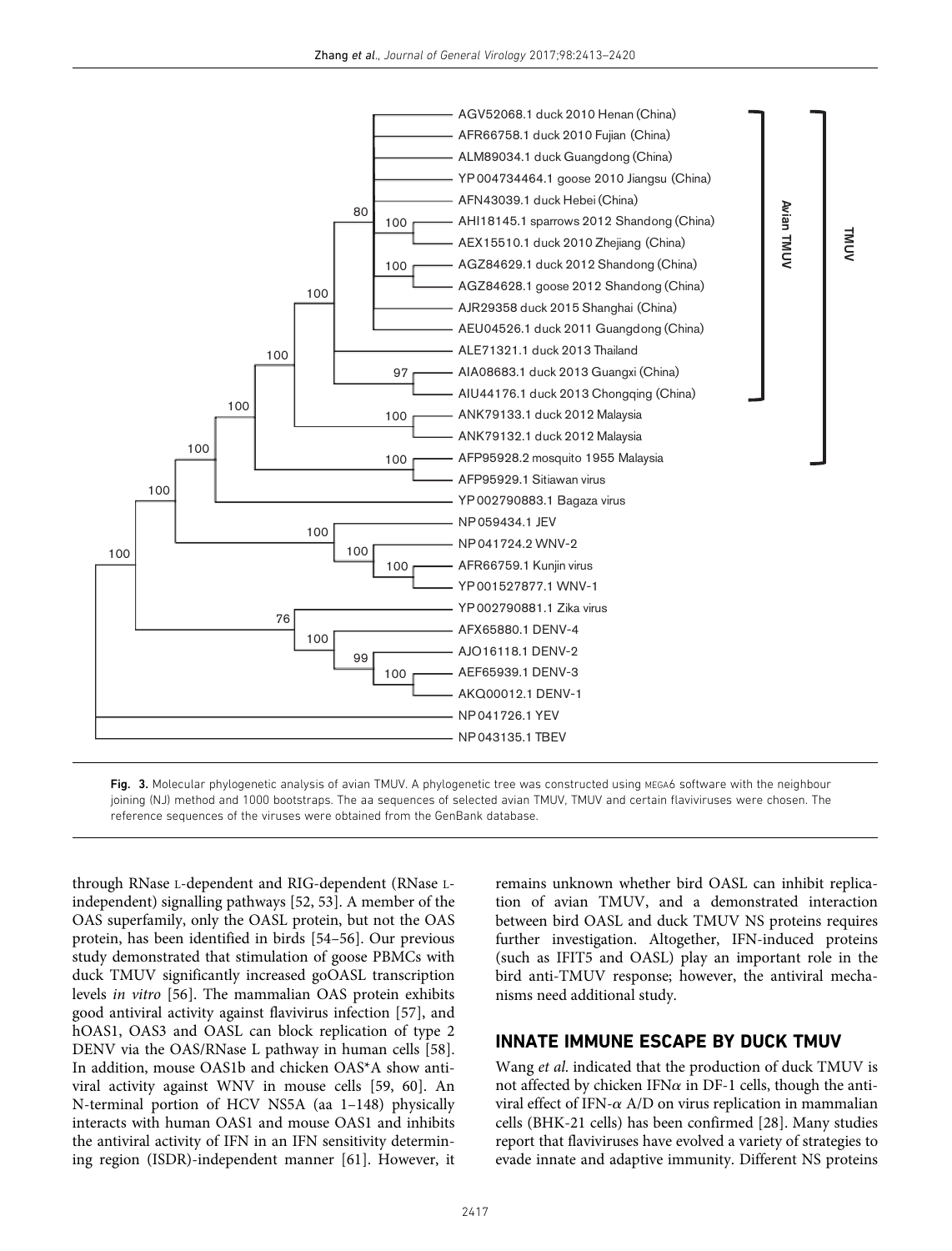employ different strategies to interfere with the host immune response. The E protein of WNV hinders ubiquitination of RIP-1 to inhibit RIG-I-mediated and TLR3 dependent antiviral pathways [62]. The NS2A, NS4A and NS4B proteins of DENV reduce phosphorylation and nuclear translocation of signal transducer and activator of transcription 1, ultimately suppressing IFN signalling [63, 64]. However, there are only a few reports to date regarding the role of NS1 in interfering with the innate immune response. NS1 is believed to function as a co-factor in viral RNA replication [14], though reports regarding interaction of NS1 with TLR3 are contradictory [65]. Some studies have shown the increased presence of TLR3 in WNV infection in vivo [66]. Another study indicated that WNVNS1 inhibits TLR3 signal transduction [67, 68], whereas the NS1 protein of several mosquito-borne flaviviruses cannot inhibit TLR3 signalling [69]. Very recently, by using a reporter assay to screen duck TMUV-encoded structural (i.e. C and E) and non-structural (i.e. NS1, NS2A, NS2B, NS3 and NS5) proteins involved in immune evasion, a study indicated that duck TMUV NS1 markedly suppresses expression of Sevtriggered IFN- $\beta$  by inhibiting RIG-I-like receptor signalling [70]. Furthermore, based on co-immunoprecipitation and immunoblot analyses of truncated NS1 and MAVS derivatives, authors have reported that all NS1 truncations interact with the C-terminal domain of MAVS; this subsequently impairs the association between RIG-I or MDA 5 and MAVS, thereby downregulating RIG-I-mediated signal transduction and cellular antiviral responses [71]. Altogether, similar to other flaviviruses, duck TMUV may be an effective IFN antagonist in avian cells. Regardless, the strategies and mechanisms employed by duck TMUV proteins to evade the innate and adaptive immune response remain largely unknown.

#### CONCLUSIONS AND FUTURE PROSPECTS

Avian TMUV is a newly emerging avian pathogenic flavivirus that is causing massive economic losses in the poultry industry in China and Southeast Asia. The underlying reasons for the emergence of duck TMUV in the past 5 years remain unknown. Possible explanations include viral mutations affecting transmission or virulence, leading to an epidemic spread. Although duck TMUV has not been recognized as a disease-causing agent in humans or other mammals, avian TMUV replicates well in mammalian cells, and mice are susceptible to duck TMUV via intracerebral inoculation, exhibiting clinical lesions typical of many other encephalitic flaviviruses. Therefore, the possibility exists that this virus might emerge as a zoonotic pathogen. The tissue distribution profiles of duck TMUV in adult male and female ducks and the effects of age and inoculation route on duck infection have been studied [72–74]. However, the pathogenesis, molecular aetiology and interplay between the TMUV pathogen and bird host remains unclear. Due to these limitations, effective duck TMUV-specific therapeutic protocols and commercial laboratory diagnostics for avian TMUV remain unavailable for its treatment and discriminating diagnostics. It is important to note that infectious full-length cDNA clones of duck TMUV have been constructed and rescued based on a reverse genetics system [73–75], which will be a useful platform for further studying duck TMUV pathogenesis and facilitating the development of novel vaccine candidates.

#### Funding information

We are supported by grants from the National Key R&D Program (2016YFD0500800), China Agricultural Research System (CARS-43-8), and National Science and Technology Support Program (2015BAD12N05).

#### Conflicts of interest

The authors declare that there are no conflicts of interest.

#### References

- 1. US Army Medical Research Unit (Malaya). Institute for Medical Research, Federation of Malaya, Annual Report. Kuala Lampur, Malaya. 1957:100–103.
- 2. Gubler DJ. The global emergence/resurgence of arboviral diseases as public health problems. Arch Med Res 2002;33:330–342.
- 3. Guzman MG, Halstead SB, Artsob H, Buchy P, Farrar J et al. Dengue: a continuing global threat. Nat Rev Microbiol 2010;8:S7–S16.
- 4. Hayes EB, Sejvar JJ, Zaki SR, Lanciotti RS, Bode AV et al. Virology, pathology, and clinical manifestations of West Nile virus disease. Emerg Infect Dis 2005;11:1174–1179.
- 5. Lanciotti RS, Roehrig JT, Deubel V, Smith J, Parker M et al. Origin of the West Nile virus responsible for an outbreak of encephalitis in the northeastern United States. Science 1999;286:2333–2337.
- 6. Barnard BJ, Buys SB, Du Preez JH, Greyling SP, Venter HJ. Turkey meningo-encephalitis in South Africa. Onderstepoort J Vet Res 1980;47:89–94.
- 7. Gould EA, Solomon T. Pathogenic flaviviruses. Lancet 2008;371: 500–509.
- 8. Swayne DE, Beck JR, Smith CS, Shieh WJ, Zaki SR. Fatal encephalitis and myocarditis in young domestic geese (Anser anser domesticus) caused by West Nile virus. Emerg Infect Dis 2001;7: 751–753.
- 9. Kono Y, Tsukamoto K, Abd Hamid M, Darus A, Lian TC et al. Encephalitis and retarded growth of chicks caused by Sitiawan virus, a new isolate belonging to the genus Flavivirus. Am J Trop Med Hyg 2000;63:94–101.
- 10. Becker N, Jöst H, Ziegler U, Eiden M, Höper D et al. Epizootic emergence of Usutu virus in wild and captive birds in Germany. PLoS One 2012;7:e32604.
- 11. Weissenböck H, Kolodziejek J, Url A, Lussy H, Rebel-Bauder B et al. Emergence of Usutu virus, an African mosquito-borne Flavivirus of the Japanese encephalitis virus group, central Europe. Emerg Infect Dis 2002;8:652–656.
- 12. Agüero M, Fernández-Pinero J, Buitrago D, Sánchez A, Elizalde M et al. Bagaza virus in partridges and pheasants, Spain, 2010. Emerg Infect Dis 2011;17:1498–1501.
- 13. Su J, Li S, Hu X, Yu X, Wang Y et al. Duck egg-drop syndrome caused by BYD virus, a new Tembusu-related flavivirus. PLoS One 2011;6:e18106–18805.
- 14. Baltimore D. Expression of animal virus genomes. Bacteriol Rev 1971;35:235–241.
- 15. Liu M, Liu C, Li G, Li X, Yin X et al. Complete genomic sequence of duck flavivirus from china. J Virol 2012;86:3398–3399.
- 16. Liu P, Lu H, Li S, Moureau G, Deng YQ et al. Genomic and antigenic characterization of the newly emerging Chinese duck eggdrop syndrome flavivirus: genomic comparison with Tembusu and Sitiawan viruses. J Gen Virol 2012;93:2158–2170.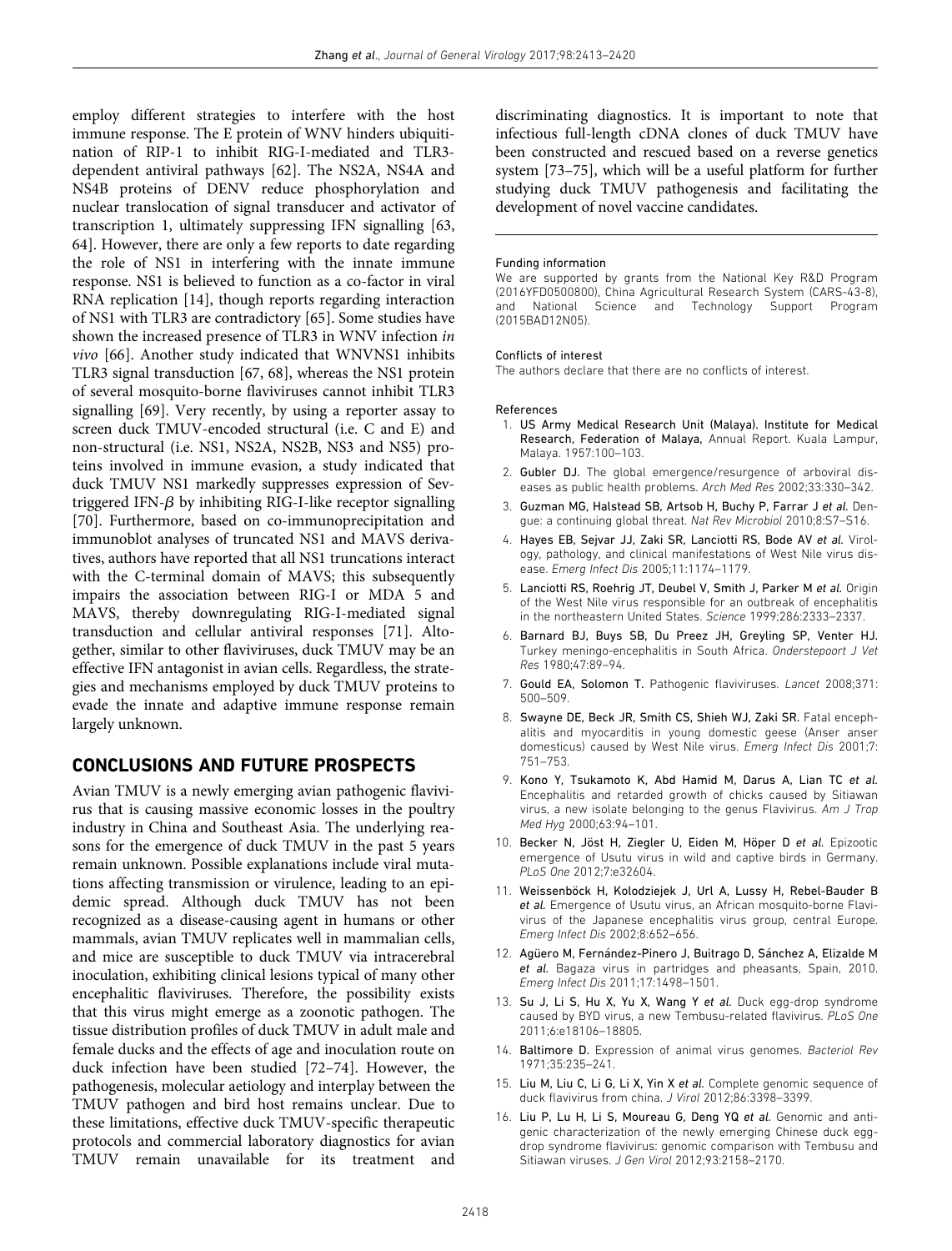- 17. Tang Y, Diao Y, Gao X, Yu C, Chen L et al. Analysis of the complete genome of Tembusu virus, a Flavivirus isolated from ducks in China. Transbound Emerg Dis 2012;59:336–343.
- 18. Yun T, Ye W, Ni Z, Zhang D, Zhang C. Identification and molecular characterization of a novel flavivirus isolated from Pekin ducklings in China. Vet Microbiol 2012;157:311–319.
- 19. Yun T, Zhang D, Ma X, Cao Z, Chen L et al. Complete genome sequence of a novel flavivirus, duck Tembusu virus, isolated from ducks and geese in China. J Virol 2012;86:3406–3407.
- 20. Zhu W, Chen J, Wei C, Wang H, Huang Z et al. Complete genome sequence of duck Tembusu virus, isolated from Muscovy ducks in southern China. J Virol 2012;86:13119.
- 21. Han K, Huang X, Li Y, Zhao D, Liu Y et al. Complete genome sequence of goose Tembusu virus, isolated from jiangnan white geese in jiangsu, China. Genome Announc 2013;1:e00236-12– e0023612.
- 22. Liu M, Chen S, Chen Y, Liu C, Chen S et al. Adapted Tembusu-like virus in chickens and geese in China. J Clin Microbiol 2012;50: 2807–2809.
- 23. Zhou H, Yan B, Chen S, Wang M, Jia R et al. Evolutionary characterization of Tembusu virus infection through identification of codon usage patterns. Infect Genet Evol 2015;35:27–33.
- 24. Tang Y, Gao X, Diao Y, Feng Q, Chen H et al. Tembusu virus in human, China. Transbound Emerg Dis 2013;60:193–196.
- 25. Petz LN, Turell MJ, Padilla S, Long LS, Reinbold-Wasson DD et al. Development of conventional and real-time reverse transcription polymerase chain reaction assays to detect Tembusu virus in culextarsalis mosquitoes. Am J Trop Med Hyg 2014;91:666–671.
- 26. Tang Y, Diao Y, Chen H, Ou Q, Liu X et al. Isolation and genetic characterization of a Tembusu virus strain isolated from mosquitoes in Shandong, China. Transbound Emerg Dis 2015;62:209–216.
- 27. Wang HJ, Li XF, Liu L, Xu YP, Ye Q et al. The emerging duck Flavivirus is not pathogenic for primates and is highly sensitive to mammalian interferon antiviral signaling. J Virol 2016;90:6538– 6548.
- 28. Li S, Li X, Zhang L, Wang Y, Yu X et al. Duck Tembusu virus exhibits neurovirulence in BALB/c mice. Virol J 2013;10:260–267.
- 29. O'Guinn ML, Turell MJ, Kengluecha A, Jaichapor B, Kankaew P et al. Field detection of Tembusu virus in western Thailand by RT-PCR and vector competence determination of select culex mosquitoes for transmission of the virus. Am J Trop Med Hyg 2013;89: 1023–1028.
- 30. Gould EA, De Lamballerie X, Zanotto PM, Holmes EC, Chambers TJ. Origins, evolution, and vector/host coadaptations within the genus Flavivirus. Adv Virus Res 2003;59:277–314.
- 31. Ti J, Zhang M, Li Z, Li X, Diao Y et al. Duck Tembusu virus exhibits pathogenicity to kunming mice by intracerebral inoculation. Front Microbiol 2016;7:190.
- 32. Tang Y, Diao Y, Yu C, Gao X, Ju X et al. Characterization of a Tembusu virus isolated from naturally infected house sparrows (Passer domesticus) in Northern China. Transbound Emerg Dis 2013;60:152–158.
- 33. Hamer GL, Walker ED, Brawn JD, Loss SR, Ruiz MO et al. Rapid amplification of West Nile virus: the role of hatch-year birds. Vector Borne Zoonotic Dis 2008;8:57–68.
- 34. Austin RJ, Whiting TL, Anderson RA, Drebot MA. An outbreak of West Nile virus-associated disease in domestic geese (Anser anser domesticus) upon initial introduction to a geographic region, with evidence of bird to bird transmission. Can Vet J 2004;45:117–123.
- 35. Li L, An H, Sun M, Dong J, Yuan J et al. Identification and genomic analysis of two duck-origin Tembusu virus strains in Southern China. Virus Genes 2012;45:105–112.
- 36. Chambers TJ, Hahn CS, Galler R, Rice CM. Flavivirus genome organization, expression, and replication. Annu Rev Microbiol 1990; 44:649–688.
- 37. Yu K, Sheng ZZ, Huang B, Ma X, Li Y et al. Structural, antigenic, and evolutionary characterizations of the envelope protein of

newly emerging Duck Tembusu Virus. PLoS One 2013;8:e71319– e71906.

- 38. Zhu K, Huang J, Jia R, Zhang B, Wang M et al. Identification and molecular characterization of a novel duck Tembusu virus isolate from Southwest China. Arch Virol 2015;160:2781–2790.
- 39. Wallace HG, Rudnick A, Rajagopal V et al. Activity of Tembusu and Umbre viruses in a Malaysian community: mosquito studies. Mosq News 1977;37:35–42.
- 40. Homonnay ZG, Kovács EW, Bányai K, Albert M, Fehér E et al. Tembusu-like Flavivirus (Perak virus) as the cause of neurological disease outbreaks in young Pekin ducks. Avian Pathol 2014;43: 552–560.
- 41. Leake CJ, Ussery MA, Nisalak A, Hoke CH, Andre RG et al. Virus isolations from mosquitoes collected during the 1982 Japanese encephalitis epidemic in Northern Thailand. Trans R Soc Trop Med Hyg 1986;80:831–837.
- 42. Pandey BD, Karabatsos N, Cropp B, Tagaki M, Tsuda Y et al. Identification of a Flavivirus isolated from mosquitos in Chiang Mai Thailand. Southeast Asian J Trop Med Public Health 1999;30:161– 165.
- 43. Thontiravong A, Ninvilai P, Tunterak W, Nonthabenjawan N, Chaiyavong S et al. Tembusu-related Flavivirus in ducks, Thailand. Emerg Infect Dis 2015;21:2164–2167.
- 44. Fu G, Chen C, Huang Y, Cheng L, Fu Q et al. Comparative analysis of transcriptional profiles of retinoic-acid-induced gene I-like receptors and interferons in seven tissues from ducks infected with avian Tembusu virus. Arch Virol 2016;161:11–18.
- 45. Li N, Wang Y, Li R, Liu J, Zhang J et al. Immune responses of ducks infected with duck Tembusu virus. Front Microbiol 2015;6: 425.
- 46. Zhou H, Chen S, Wang M, Jia R, Zhu D et al. Antigen distribution of TMUV and GPV are coincident with the expression profiles of CD8 $\alpha$ -positive cells and goose IFN $\gamma$ . Sci Rep 2016;6:25545.
- 47. Chen S, Luo G, Yang Z, Lin S, Chen S et al. Avian Tembusu virus infection effectively triggers host innate immune response through MDA5 and TLR3-dependent signaling pathways. Vet Res 2016;47:74.
- 48. Han K, Zhao D, Liu Y, Liu Q, Huang X et al. Quantitative proteomic analysis of duck ovarian follicles infected with duck Tembusu virus by label-free LC-MS. Front Microbiol 2016;7:463.
- 49. Zhang B, Liu X, Chen W, Chen L. IFIT5 potentiates anti-viral response through enhancing innate immune signaling pathways. Acta Biochim Biophys Sin 2013;45:867–874.
- 50. Kristiansen H, Gad HH, Eskildsen-Larsen S, Despres P, Hartmann R. The oligoadenylate synthetase family: an ancient protein family with multiple antiviral activities. J Interferon Cytokine Res 2011;31:41–47.
- 51. Deo S, Patel TR, Dzananovic E, Booy EP, Zeid K et al. Activation of 2' 5'-oligoadenylate synthetase by stem loops at the 5'-end of the West Nile virus genome. PLoS One 2014;9:e92545.
- 52. Zhu J, Ghosh A, Sarkar SN. OASL-a new player in controlling antiviral innate immunity. Curr Opin Virol 2015;12:15–19.
- 53. Kjaer KH, Poulsen JB, Reintamm T, Saby E, Martensen PM et al. Evolution of the 2'-5'-oligoadenylate synthetase family in eukaryotes and bacteria. J Mol Evol 2009;69:612–624.
- 54. Yamamoto A, Iwata A, Koh Y, Kawai S, Murayama S et al. Two types of chicken 2',5'-oligoadenylate synthetase mRNA derived from alleles at a single locus. Biochim Biophys Acta 1998;1395: 181–191.
- 55. Yang C, Liu F, Chen S, Wang M, Jia R et al. Identification of 2'-5'-oligoadenylate synthetase-like gene in goose: Gene structure, expression patterns, and antiviral activity against newcastle disease virus. J Interferon Cytokine Res 2016;36:563–572.
- 56. Mashimo T, Simon-Chazottes D, Guénet JL. Innate resistance to Flavivirus infections and the functions of 2'-5' oligoadenylate synthetases. Curr Top Microbiol Immunol 2008;321:85–100.